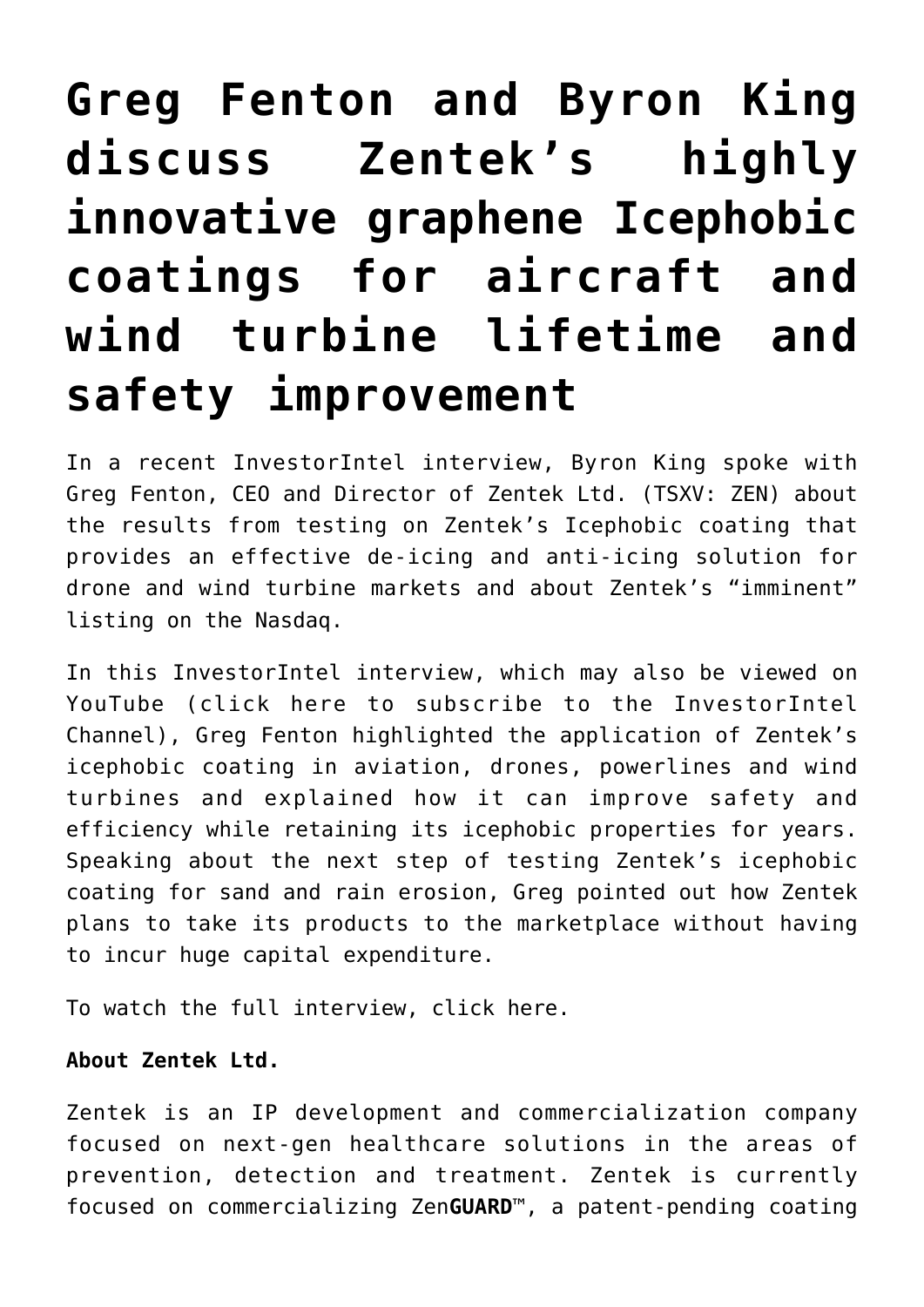shown to have 99% effectiveness in antimicrobial activity reduction, including against the COVID-19 pathogens, and the potential to use similar compounds as products against other infectious diseases. The Company also has an exclusive agreement to be the global commercializing partner for a newly developed rapid aptamer-based pathogen detection technology.

To learn more about Zentek Ltd., [click here.](https://www.zentek.com/)

*Disclaimer: Zentek Ltd. is an advertorial member of InvestorIntel Corp.*

This interview, which was produced by InvestorIntel Corp., (IIC), does not contain, nor does it purport to contain, a summary of all the material information concerning the "Company" being interviewed. IIC offers no representations or warranties that any of the information contained in this interview is accurate or complete.

This presentation may contain "forward-looking statements" within the meaning of applicable Canadian securities legislation. Forward-looking statements are based on the opinions and assumptions of the management of the Company as of the date made. They are inherently susceptible to uncertainty and other factors that could cause actual events/results to differ materially from these forward-looking statements. Additional risks and uncertainties, including those that the Company does not know about now or that it currently deems immaterial, may also adversely affect the Company's business or any investment therein.

Any projections given are principally intended for use as objectives and are not intended, and should not be taken, as assurances that the projected results will be obtained by the Company. The assumptions used may not prove to be accurate and a potential decline in the Company's financial condition or results of operations may negatively impact the value of its securities. Prospective investors are urged to review the